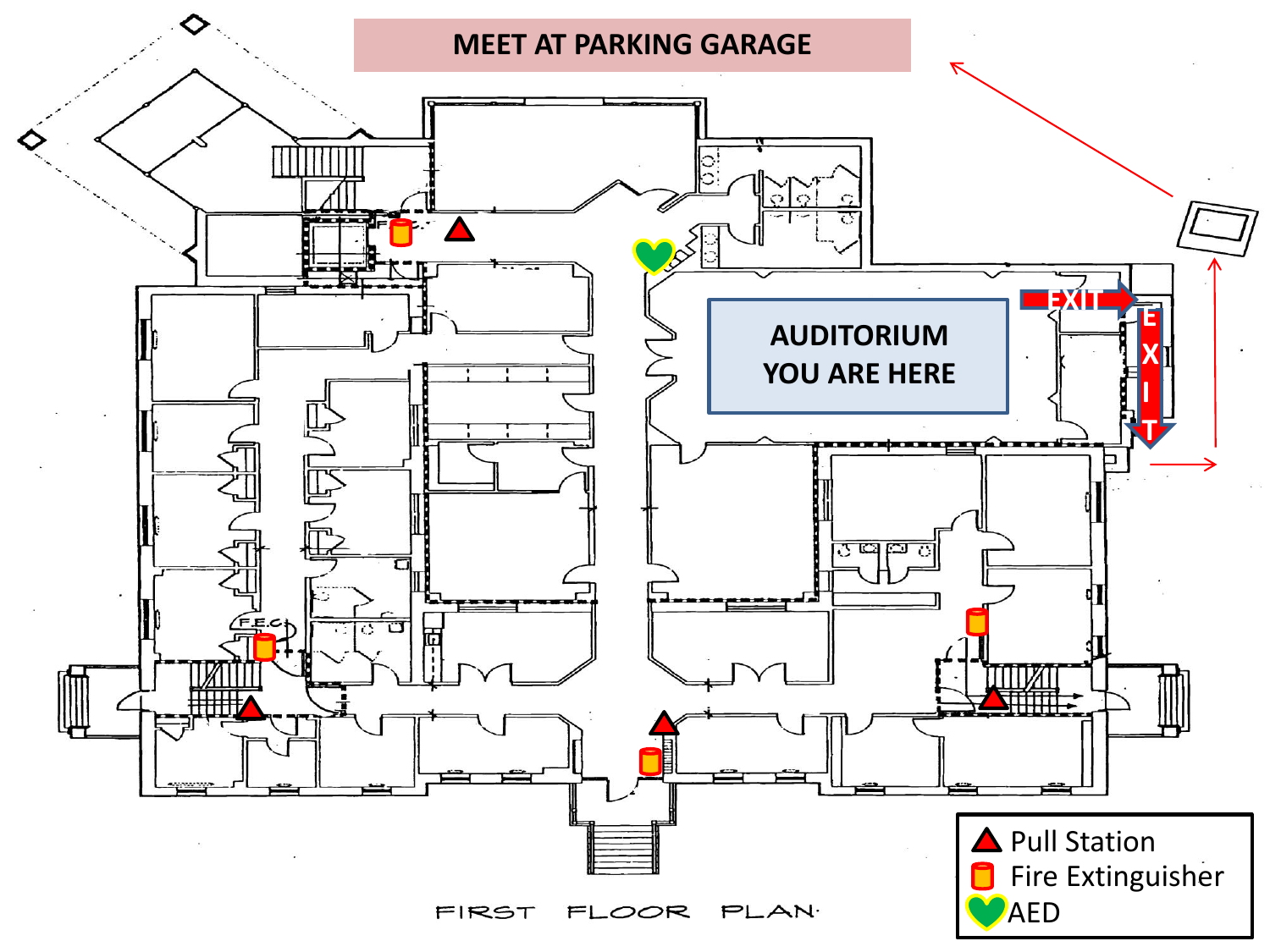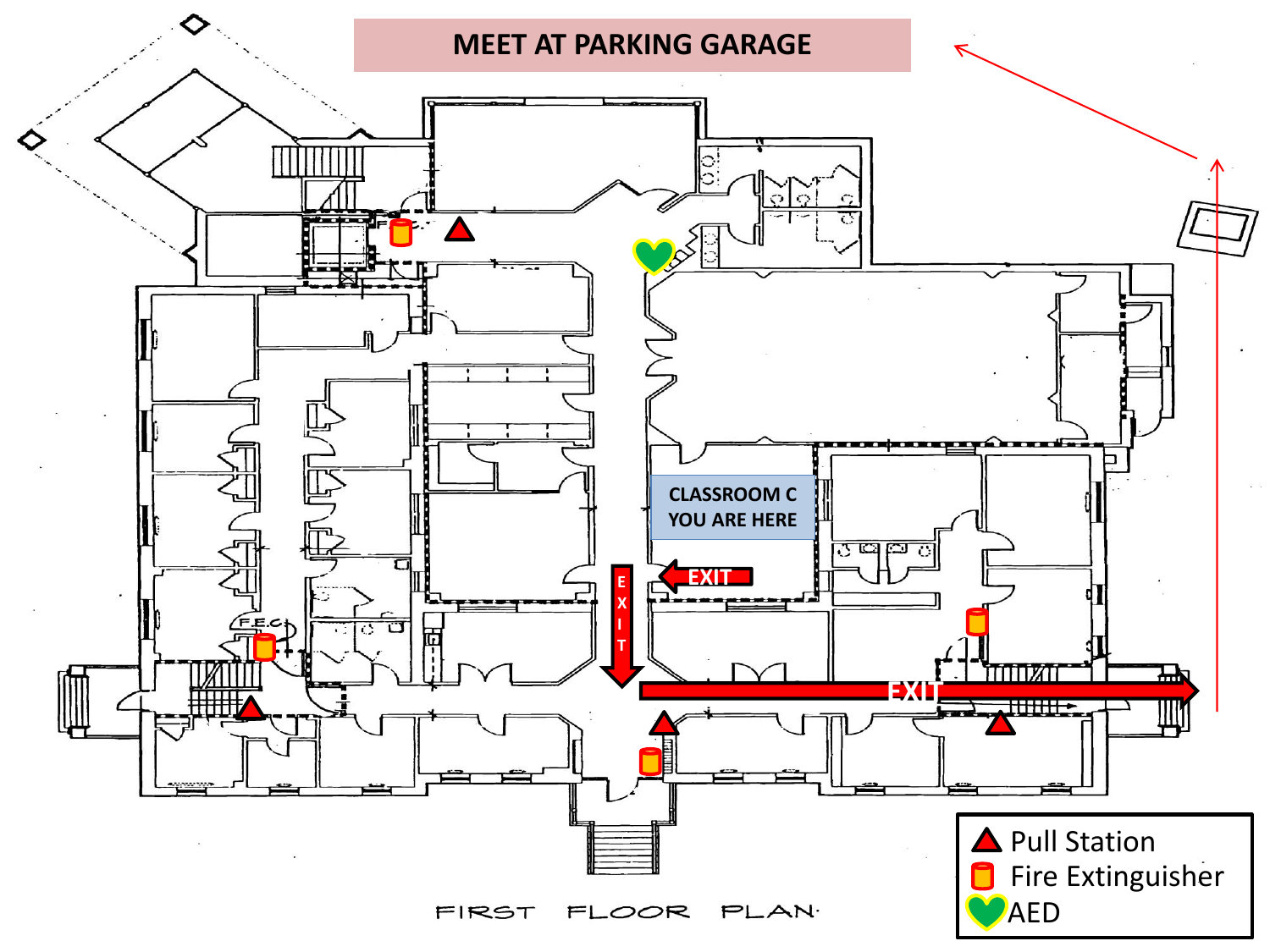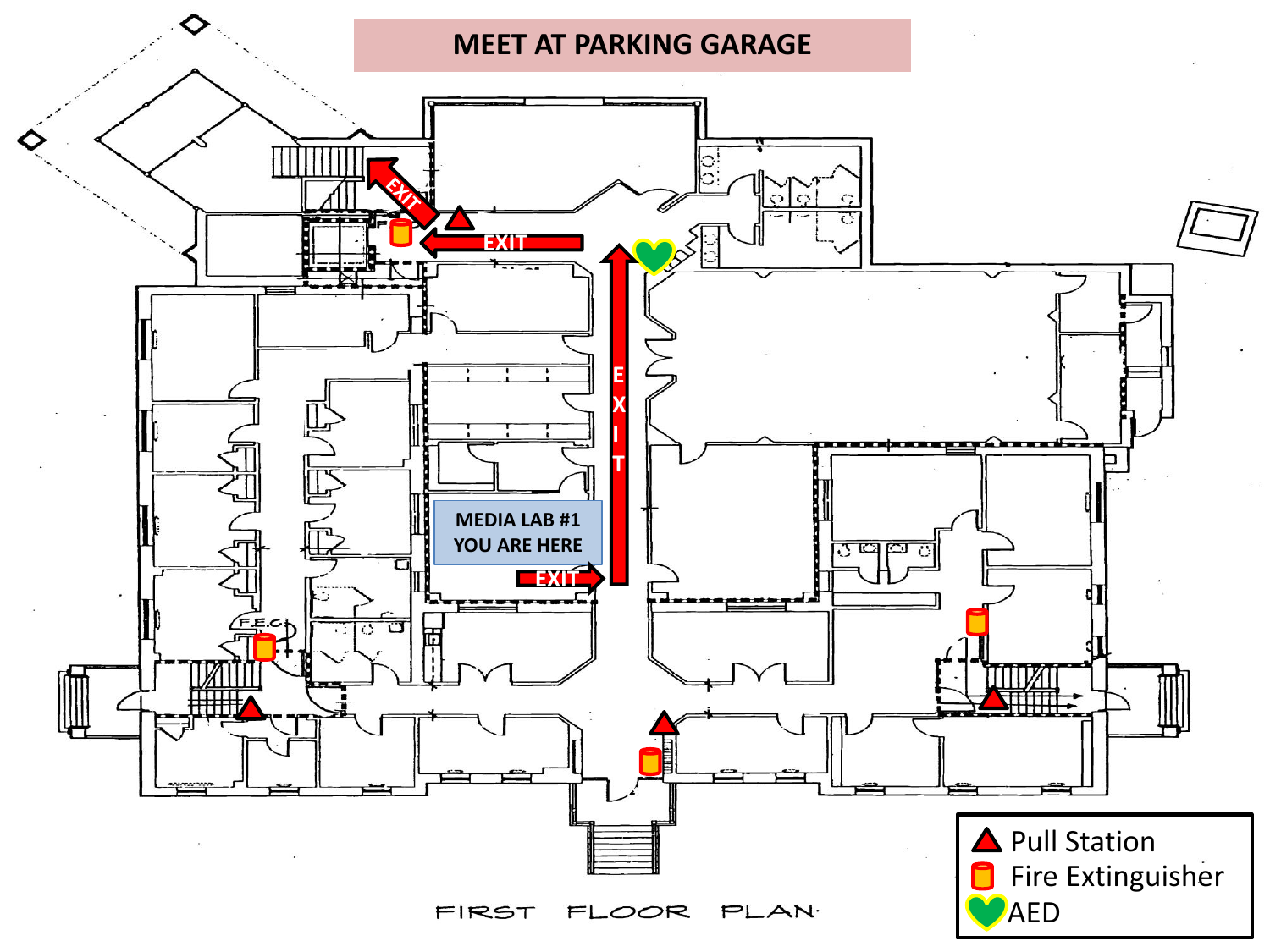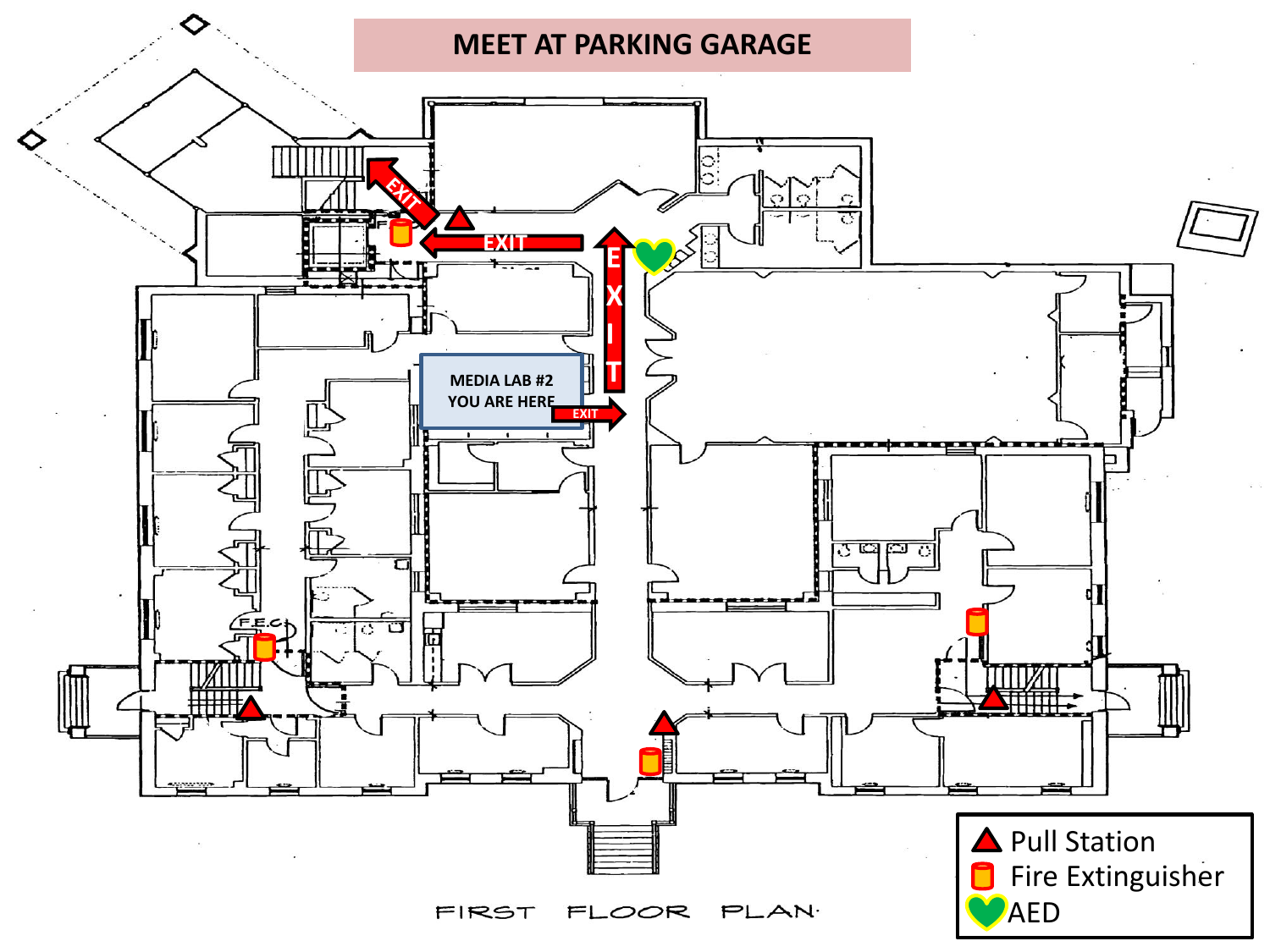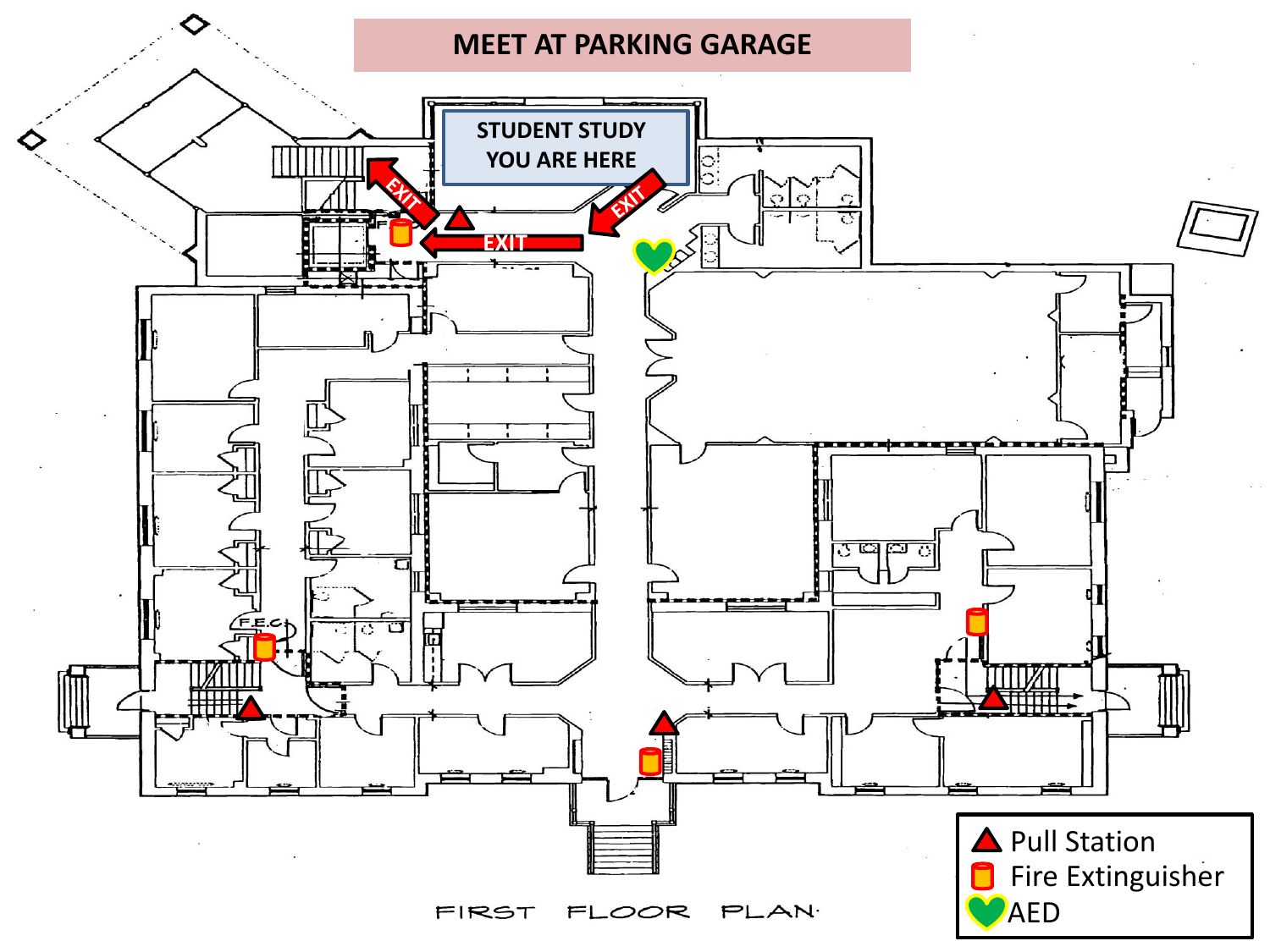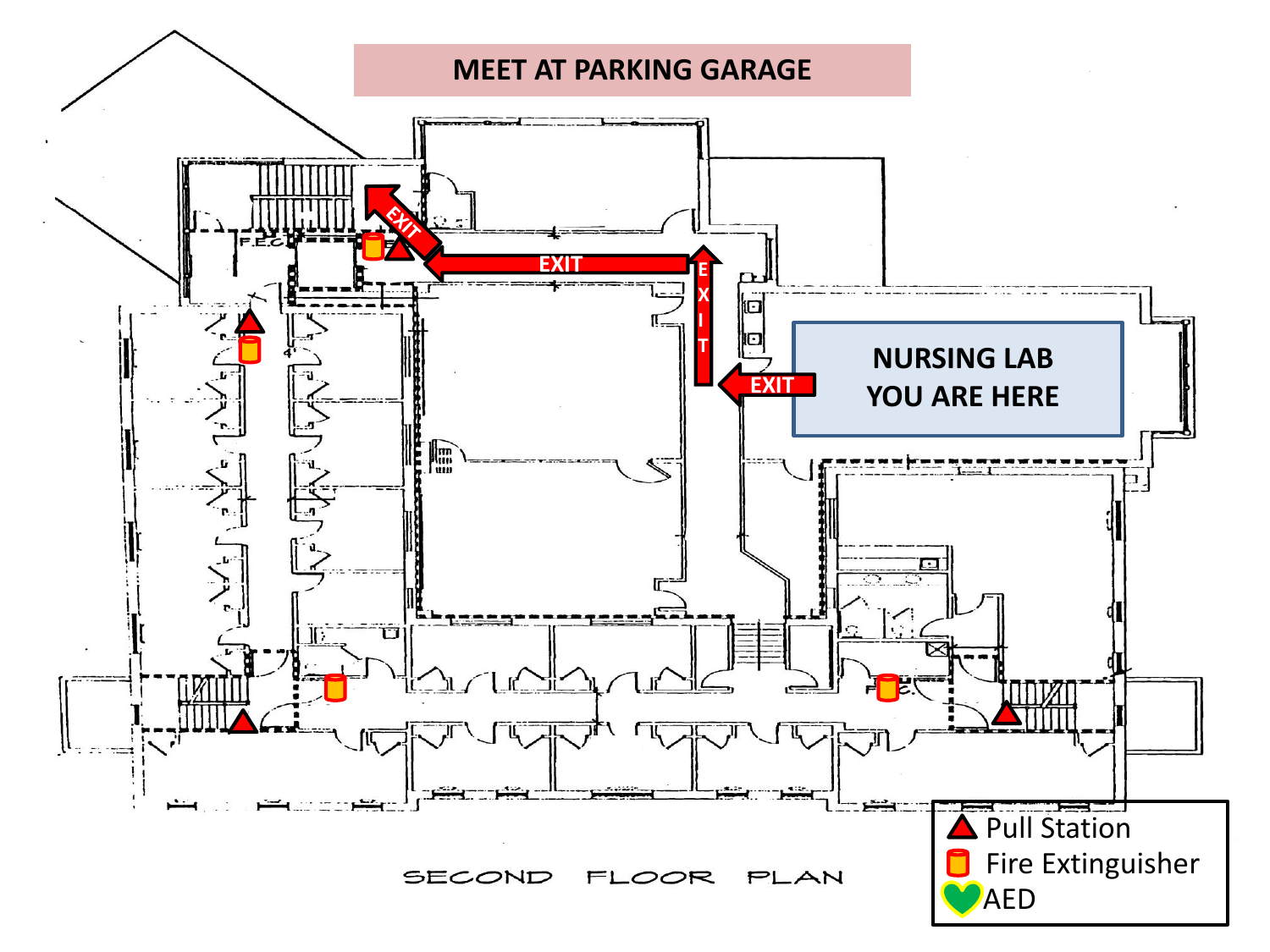

SECOND FLOOR PLAN

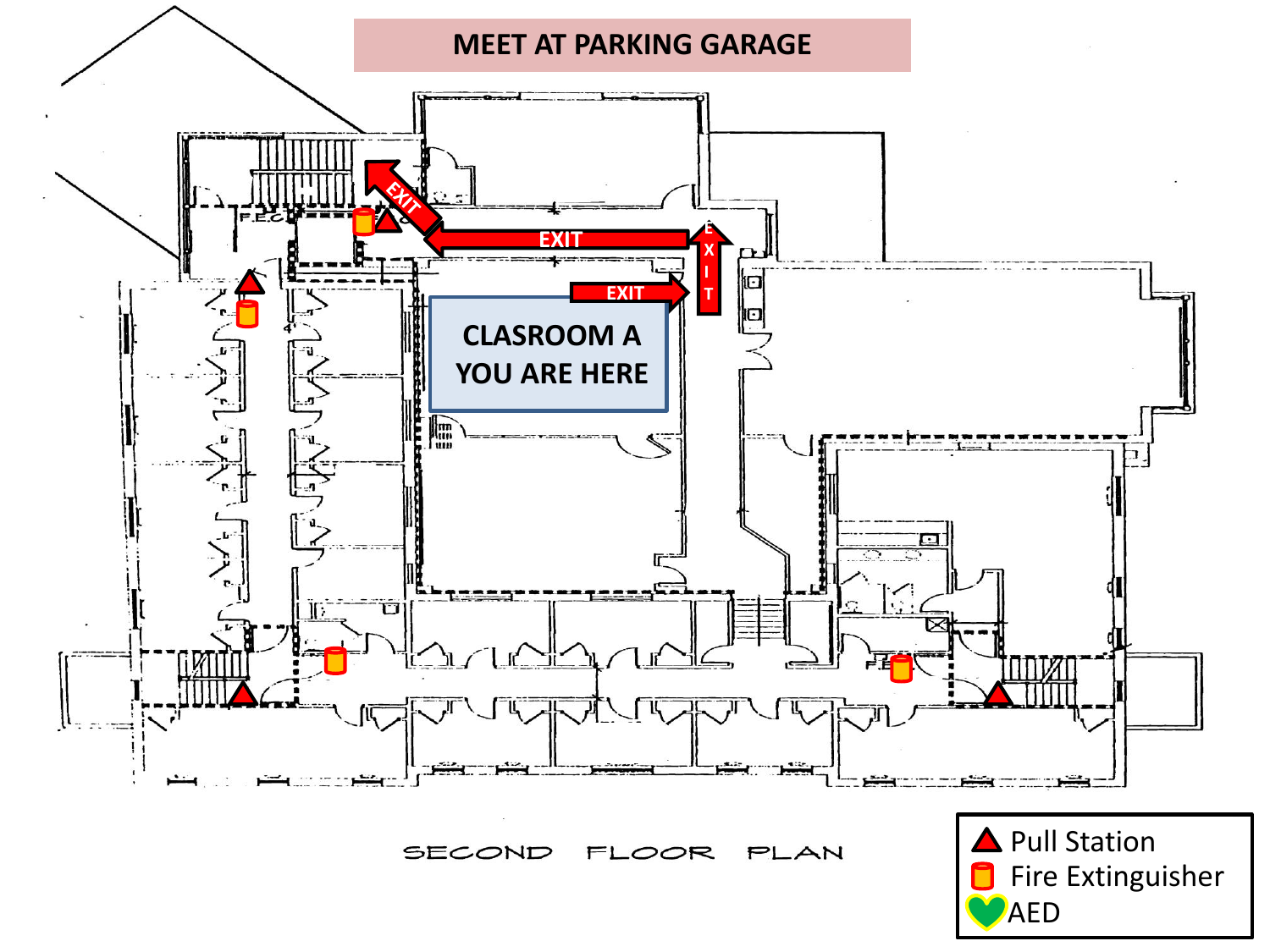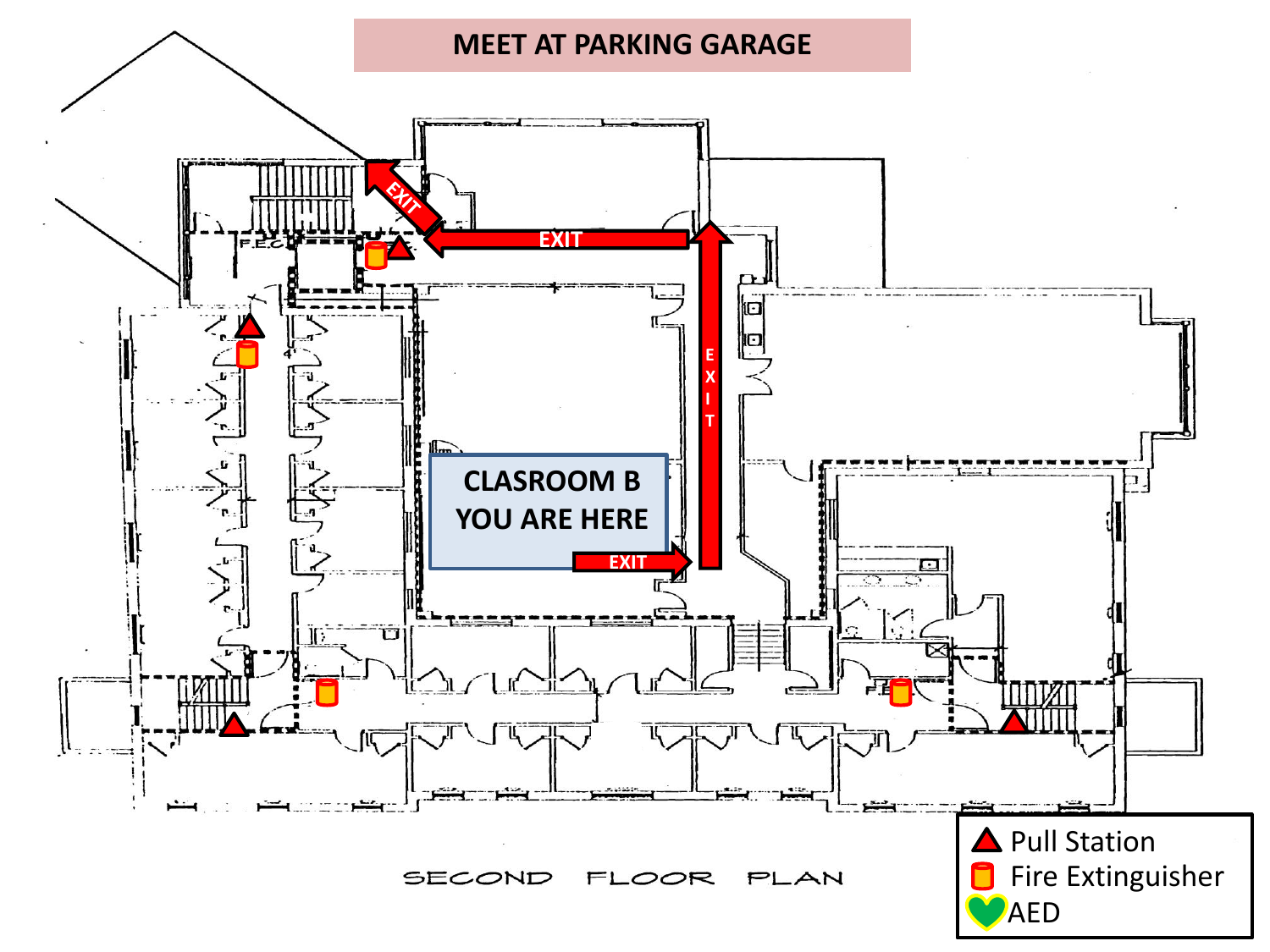

SECOND FLOOR PLAN

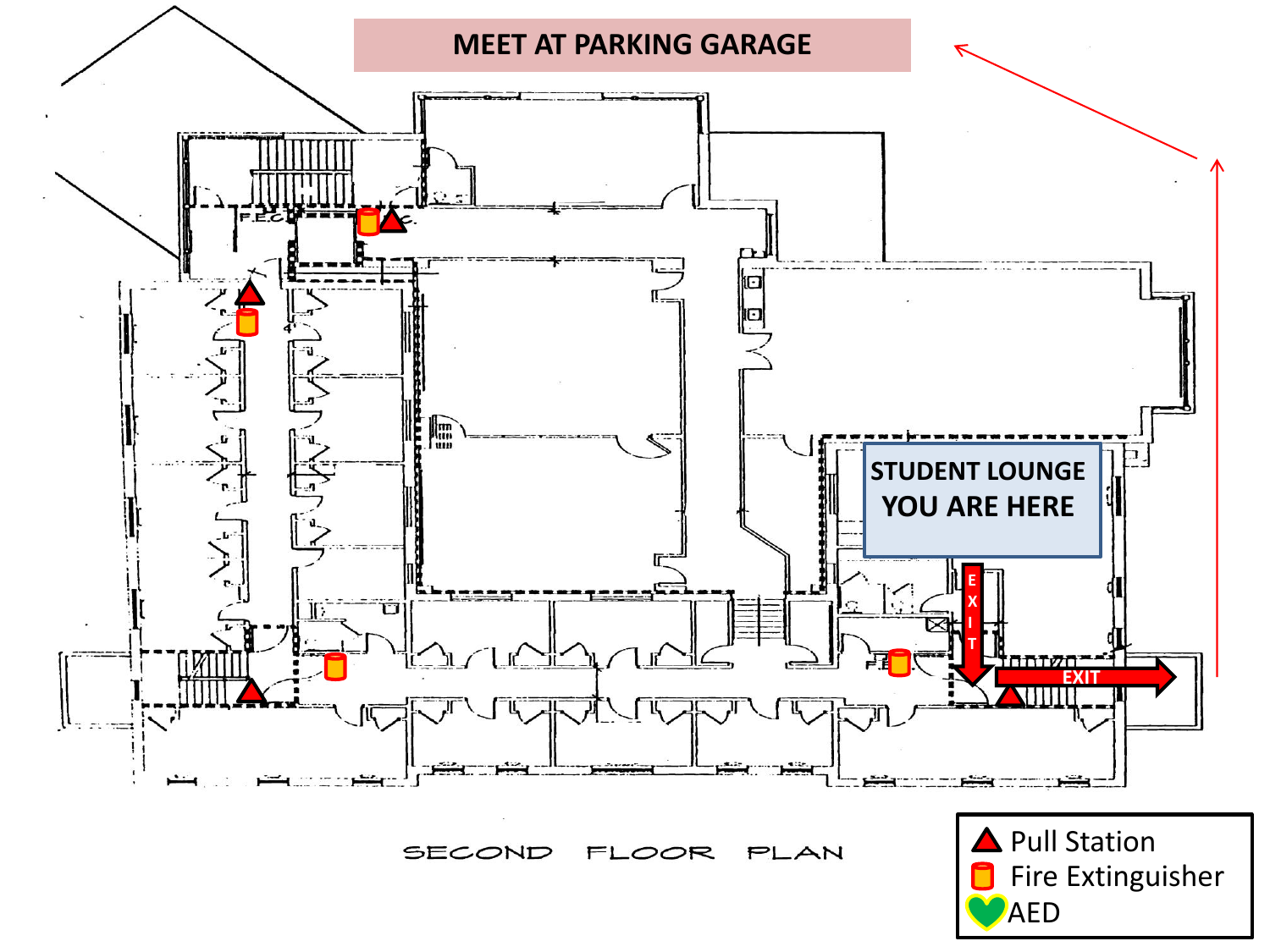

SECOND FLOOR PLAN